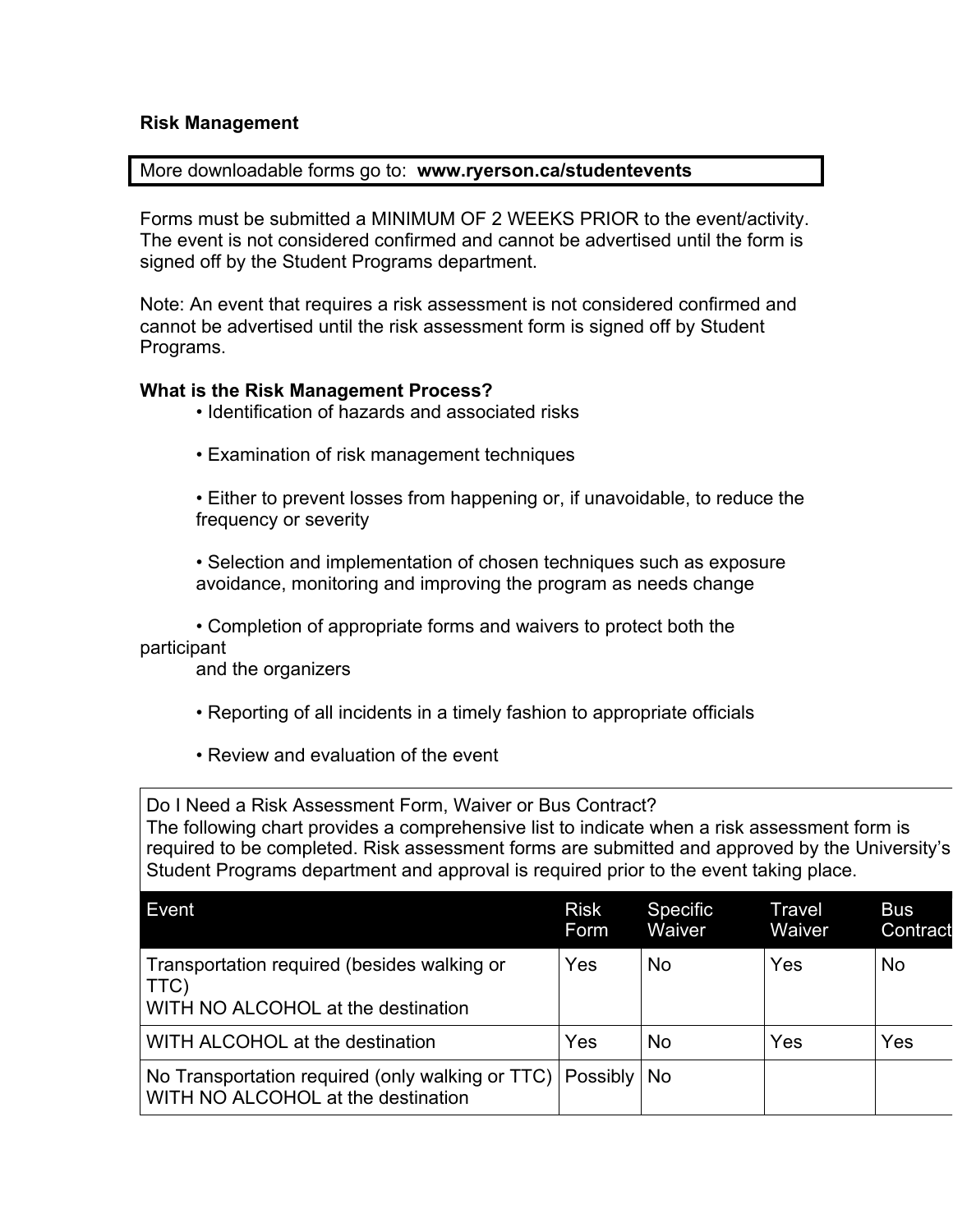| (On or Off campus)                                                                                                                                                          |                 |           |  |
|-----------------------------------------------------------------------------------------------------------------------------------------------------------------------------|-----------------|-----------|--|
| WITH ALCOHOL at the destination<br>(On or Off campus)*                                                                                                                      | Yes             | <b>No</b> |  |
| Inside Ram in the Rye Pub*                                                                                                                                                  | No              | <b>No</b> |  |
| <b>Physical Activity - Medium</b><br>Off Campus (e.g., marathon, etc.)                                                                                                      | Yes             | <b>No</b> |  |
| On Campus (e.g., basketball, volleyball, etc.)                                                                                                                              | <b>Possibly</b> | Possibly  |  |
| Physical Activity – High<br>(e.g., skating, ice-hockey, paintball, rock<br>climbing, etc.)                                                                                  | Yes             | Yes       |  |
| Personal Safety Risk - Medium<br>(e.g., outside after dark, hot tubs, etc.)                                                                                                 | Yes             | <b>No</b> |  |
| Personal Safety Risk - High<br>(e.g., Working with persons "at risk", contact with<br>possibly dangerous items, etc.)                                                       | Yes             | Yes       |  |
| Risk to Community Relations (On or Off<br>Campus)<br>(e.g., amplified music/speech, events in<br>residential areas or outside on Ryerson property,<br>road blockages, etc.) | Yes             | <b>No</b> |  |

| <b>Examples of ON-CAMPUS Events</b> | <b>Risk Form Required</b>             | <b>Risk Form NOT Required</b> |
|-------------------------------------|---------------------------------------|-------------------------------|
|                                     | All orientation activities            | Ram in the Rye events         |
|                                     | Sports                                | Tabling                       |
|                                     | High profile/controversial<br>speaker | <b>Meetings</b>               |
|                                     | Music in the Quad                     |                               |
|                                     | Formals/grads                         |                               |

| <b>Examples of OFF-CAMPUS</b><br>Events | <b>Risk Form Required</b>  |
|-----------------------------------------|----------------------------|
|                                         | All orientation activities |